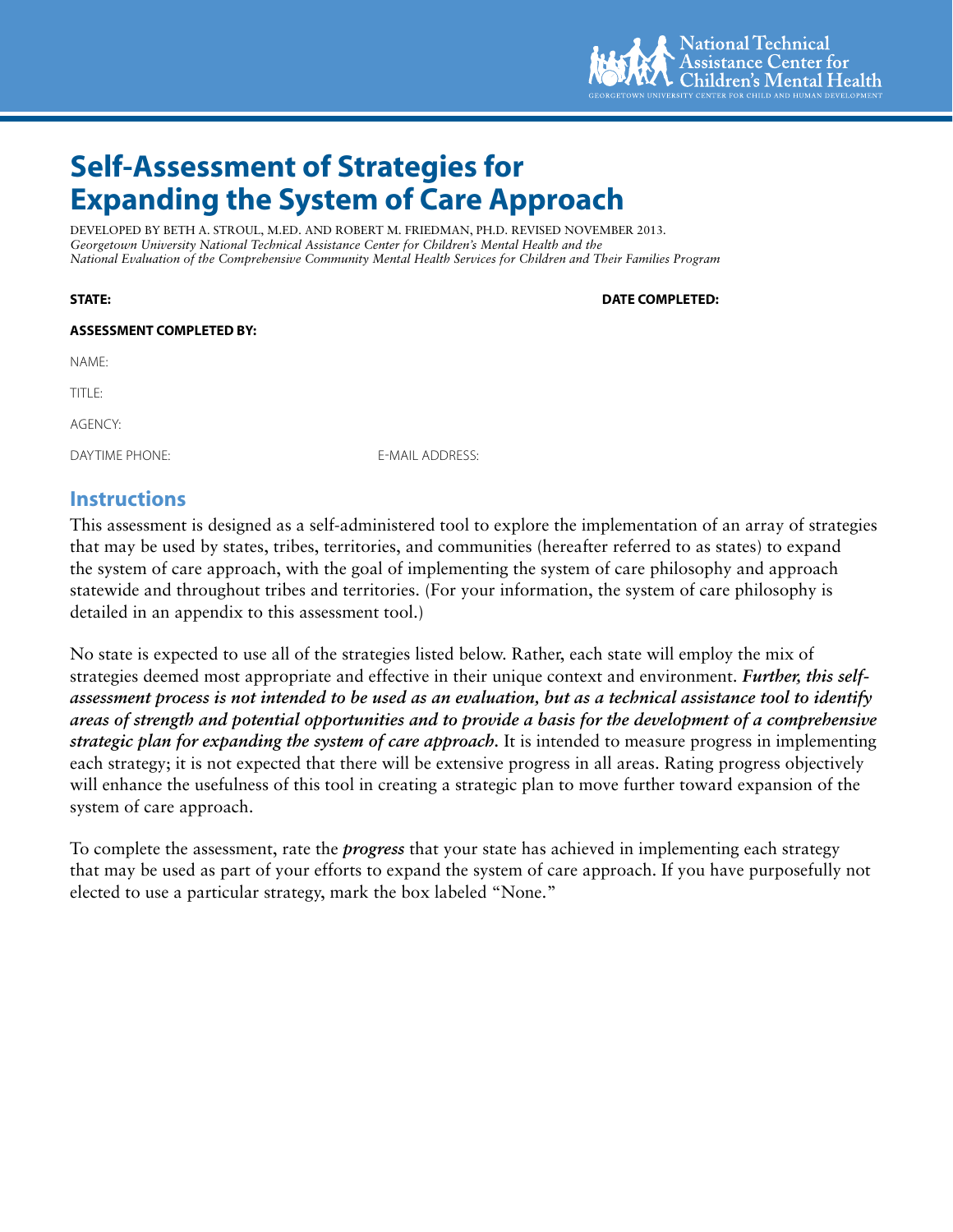| <b>Rating of Overall Progress to Date in Expanding</b><br>the System of Care Approach Statewide:                                                                                                                                                                                                             | None<br>$\bullet$        | Some<br>$\boxed{1}$  | $\overline{2}$ | Moderate Significant Extensive<br>$\ensuremath{\mathsf{3}}$ | $\sqrt{4}$     |
|--------------------------------------------------------------------------------------------------------------------------------------------------------------------------------------------------------------------------------------------------------------------------------------------------------------|--------------------------|----------------------|----------------|-------------------------------------------------------------|----------------|
| I. Implementing Policy, Regulatory, and Partnership Changes                                                                                                                                                                                                                                                  |                          |                      |                |                                                             |                |
| Making state-level policy, regulatory, and partnership changes that infuse and institutionalize the system of care<br>philosophy and approach into the larger service system to support expansion of the system of care approach                                                                             |                          |                      |                |                                                             |                |
| 1. Establishing an Ongoing Locus of Management and Accountability for Systems of Care<br>a) Creating or assigning a viable, ongoing focal point of management and<br>accountability at the state level (e.g., agency, office, staff) to support<br>expansion of the system of care approach<br><b>Notes:</b> | None<br>$\mathbf 0$      | Some<br>$\boxed{1}$  | $\overline{2}$ | Moderate Significant Extensive<br>$\vert$ 3                 | $\overline{4}$ |
| b) Creating or assigning viable, ongoing focal points of accountability and<br>management at the local level (e.g., agency, office, staff) to support<br>expansion of the system of care approach<br><b>Notes:</b>                                                                                           | None<br>$\boldsymbol{0}$ | Some<br>$\boxed{1}$  | $\sqrt{2}$     | Moderate Significant Extensive<br>$\overline{\mathbf{3}}$   | $\sqrt{4}$     |
| 2. Developing and Implementing Strategic Plans<br>Developing and implementing strategic plans that establish the system of care<br>philosophy and approach as goals for the state's service delivery system to<br>support expansion of the system of care approach<br><b>Notes:</b>                          | None<br>$\mathbf 0$      | Some<br>$\boxed{1}$  | $\overline{2}$ | Moderate Significant Extensive<br>$\overline{\mathbf{3}}$   | $\sqrt{4}$     |
| 3. Strengthening Interagency Collaboration<br>a) Developing interagency structures to set policy, guide, and support<br>expansion of the system of care approach<br>Notes:                                                                                                                                   | None<br>$\mathbf 0$      | Some<br>$\vert$ 1    | $\overline{2}$ | Moderate Significant Extensive<br>$\overline{\mathbf{3}}$   | $\overline{4}$ |
| b) Incorporating the system of care philosophy and approach into memoranda<br>of understanding and interagency agreements to support expansion of the<br>system of care approach<br><b>Notes:</b>                                                                                                            | None<br>$\mathbf 0$      | Some<br>$\boxed{1}$  | $\sqrt{2}$     | Moderate Significant Extensive<br>$\sqrt{3}$                | 4              |
| Cultivating strong interagency relationships and partnerships to<br>$\mathsf{C}$<br>coordinate and/or finance systems of care to support expansion<br>of the system of care approach<br><b>Notes:</b>                                                                                                        | None<br>$\mathbf 0$      | Some<br>$\mathbf{1}$ | $\overline{2}$ | Moderate Significant Extensive<br>$\overline{\mathbf{3}}$   | $\sqrt{4}$     |
| 4. Promulgating Rules, Regulations, Standards, Guidelines, and Practice Protocols<br>a) Promulgating rules and regulations that require elements of the system of care<br>philosophy and approach to support expansion of the system of care approach<br><b>Notes:</b>                                       | None<br>$\bullet$        | Some<br>$\boxed{1}$  | $\sqrt{2}$     | Moderate Significant Extensive<br>$\overline{\mathbf{3}}$   | $\sqrt{4}$     |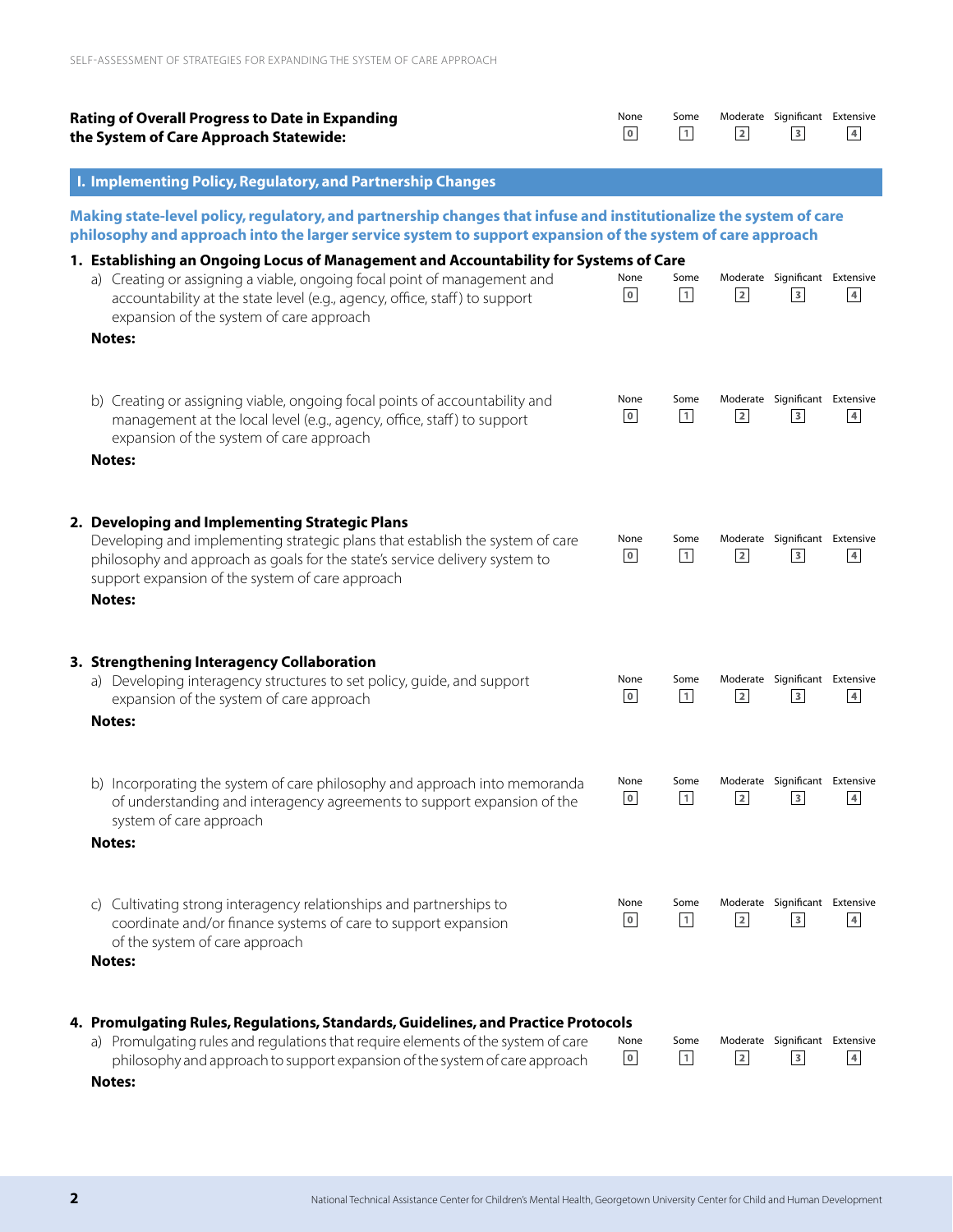| b) Developing guidelines, standards, or practice protocols based on the |
|-------------------------------------------------------------------------|
| system of care philosophy and approach to support expansion of the      |
| system of care approach                                                 |

| None           | Some              |                | Moderate Significant Extensive |            |
|----------------|-------------------|----------------|--------------------------------|------------|
| $\overline{0}$ | $\lceil 1 \rceil$ | $\overline{2}$ | $\overline{\mathbf{3}}$        | $\sqrt{4}$ |

#### **Notes:**

#### **5. Incorporating the System of Care Approach in Requests for Proposals (RFPs) and Contracts** Incorporating requirements for elements of the system of care philosophy and None Some Moderate Significant Extensive  $\overline{0}$  $\mathbf{1}$  $\overline{2}$  $3$  $4$ approach in RFPs and contracts with providers and managed care organizations to support expansion of the system of care approach **Notes: 6. Enacting Legislation** Passing legislation that supports the system of care philosophy and approach to None Some Moderate Significant Extensive  $\overline{0}$  $\boxed{1}$  $\sqrt{2}$  $3$  $\sqrt{4}$ support expansion of the system of care approach **Notes: 7. Incorporating the System of Care Approach in Monitoring Protocols** None Some Moderate Significant Extensive Incorporating the system of care philosophy and approach into protocols to  $\overline{0}$  $\boxed{1}$  $\sqrt{2}$  $\overline{\mathbf{3}}$  $\overline{4}$ monitor compliance with system of care requirements among providers and managed care organizations to support expansion of the system of care approach **Notes: 8. Implementing Outcome Measurement and Quality Improvement Systems** Incorporating the system of care philosophy and approach into data systems for None Some Moderate Significant Extensive  $\overline{0}$  $\boxed{1}$  $\overline{2}$  $\overline{3}$  $4$ outcome measurement and quality improvement efforts to support expansion of the system of care approach **Notes: 9. Linking With and Building on Other System Change Initiatives** None Some Moderate Significant Extensive Linking with and building on existing and emerging system change initiatives

in the state (e.g., health reform, parity legislation, reforms in other systems) to support expansion of the system of care approach

**Notes:**

#### **10. Expanding Family and Youth Partnerships at the Policy Level**

Creating or expanding family and youth involvement and partnerships at the policy and system level to support expansion of the system of care approach **Notes:**

| None | Some Moderate Significant Extensive |  |
|------|-------------------------------------|--|

 $\overline{2}$ 

 $\overline{2}$ 

 $\overline{\mathbf{3}}$ 

 $\ensuremath{\mathsf{3}}$ 

 $4$ 

 $\sqrt{4}$ 

 $\boxed{1}$ 

 $\mathbf{1}$ 

 $\overline{0}$ 

 $\overline{0}$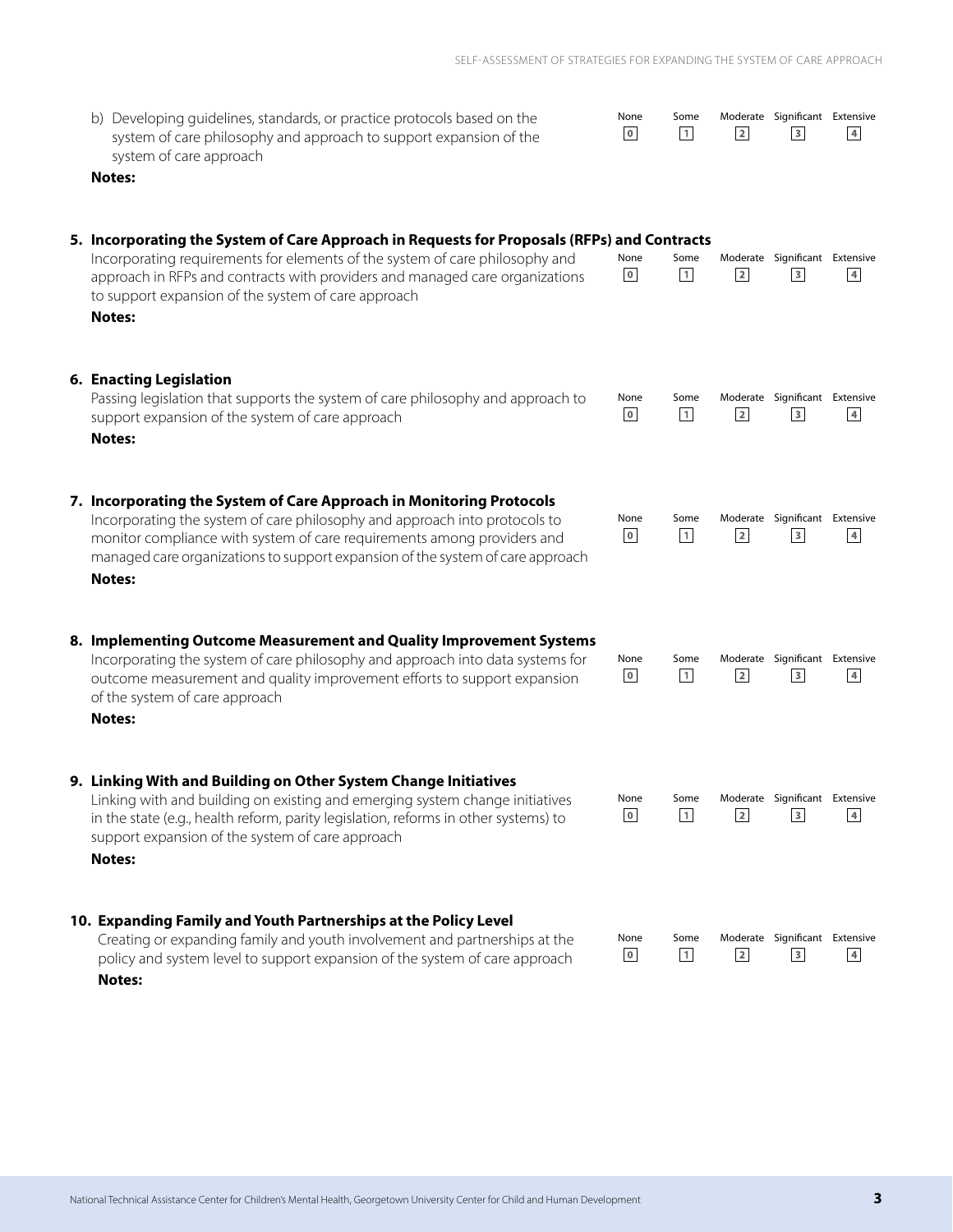### **11. Improving Cultural and Linguistic Competence at the Policy Level and Incorporating Strategies to Eliminate Disparities**

Incorporating strategies to improve the cultural and linguistic competence at the system level and to eliminate disparities to support expansion of the system of care approach

| None           | Some   |            | Moderate Significant Extensive |            |
|----------------|--------|------------|--------------------------------|------------|
| $\overline{0}$ | $\Box$ | $\sqrt{2}$ | $\overline{\mathbf{3}}$        | $\sqrt{4}$ |

**Notes:**

### **II. Developing or Expanding Services and Supports Based on the SOC Philosophy and Approach**

**Implementing the systemic changes needed to develop and expand a broad array of home- and communitybased services and supports that are individualized, coordinated, family driven, youth guided, and culturally and linguistically competent to support expansion of the system of care approach**

| 1. Creating or Expanding a Broad Array of Services<br>Creating or expanding a broad range of home- and community-based<br>services and supports that are consistent with the system of care philosophy<br>and approach to improve outcomes to support expansion of the system<br>of care approach<br>Notes:                                                           | None<br>$\,$ 0 $\,$    | Some<br>$\boxed{1}$ | $\overline{2}$ | Moderate Significant Extensive<br>$\overline{\mathbf{3}}$   | $\overline{4}$ |
|-----------------------------------------------------------------------------------------------------------------------------------------------------------------------------------------------------------------------------------------------------------------------------------------------------------------------------------------------------------------------|------------------------|---------------------|----------------|-------------------------------------------------------------|----------------|
| 2. Creating or Expanding an Individualized Approach to Service Delivery<br>Creating or expanding an individualized, wraparound approach to service<br>planning and delivery<br>Notes:                                                                                                                                                                                 | None<br>$\mathbf 0$    | Some<br>$\boxed{1}$ | $\overline{2}$ | Moderate Significant Extensive<br>$\overline{\phantom{a}}$  | $\overline{4}$ |
| 3. Creating or Expanding Care Management Entities<br>Creating or expanding care management entities to serve as the focal point<br>of accountability and responsibility for managing the services, costs, and care<br>management for children with intensive service needs and their families to<br>support expansion of the system of care approach<br><b>Notes:</b> | None<br>$\overline{0}$ | Some<br>$\boxed{1}$ | $\overline{2}$ | Moderate Significant Extensive<br>$\vert$ 3                 | $\overline{4}$ |
| 4. Creating or Expanding Care Coordination and Care Management<br>Creating or expanding care coordination and care management approaches to<br>support expansion of the system of care approach<br><b>Notes:</b>                                                                                                                                                      | None<br>$\mathbf 0$    | Some<br>$\boxed{1}$ | $\overline{2}$ | Moderate Significant Extensive<br>$\ensuremath{\mathsf{3}}$ | $\sqrt{4}$     |
| 5. Creating or Expanding Family-Driven and Youth-Guided Services and Expanding Family and Youth Involvement in<br><b>Service Delivery</b>                                                                                                                                                                                                                             |                        |                     |                |                                                             |                |
| Creating or expanding family-driven and youth-guided services and expanding<br>family and youth involvement in the planning and delivery of their own services<br>to improve outcomes to support expansion of the system of care approach                                                                                                                             | None<br>$\bullet$      | Some<br>$\boxed{1}$ | $\overline{2}$ | Moderate Significant Extensive<br>$\overline{\mathbf{3}}$   | $\sqrt{4}$     |

**Notes:**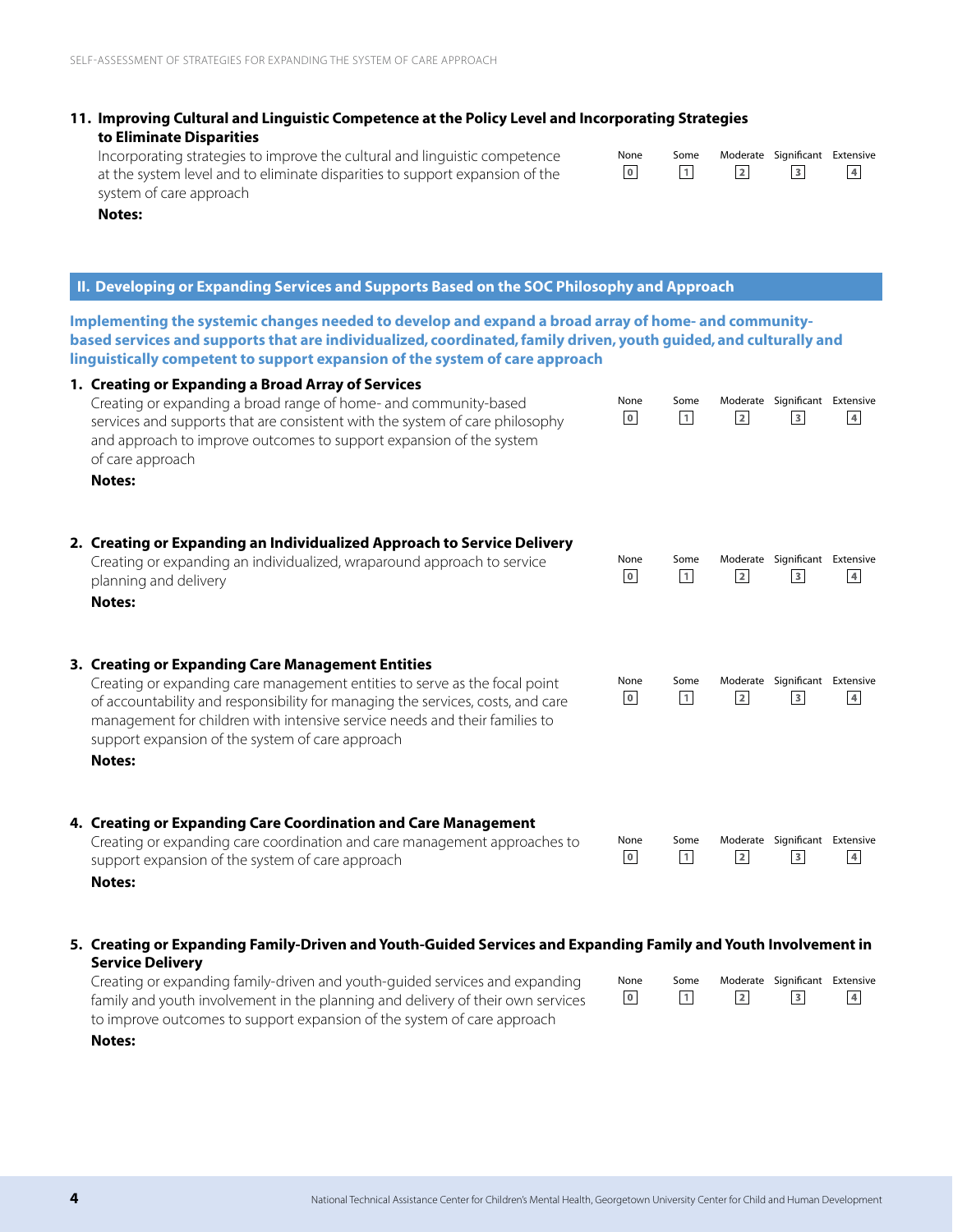#### SELF-ASSESSMENT OF STRATEGIES FOR EXPANDING THE SYSTEM OF CARE APPROACH

 $\overline{1}$ 

 $\mathbf 0$ 

None Some Moderate Significant Extensive

 $\overline{\mathbf{3}}$ 

 $\sqrt{4}$ 

 $\overline{2}$ 

None Some Moderate Significant Extensive

| b) Creating, expanding, or changing the provider network by retooling<br>community and residential providers to provide services that are aligned<br>with the system of care philosophy and to diversify the services they offer to<br>support expansion of the system of care approach<br><b>Notes:</b>                                                                    | None<br>$\mathbf 0$ | Some<br>$\vert$ 1   | $\overline{2}$ | Moderate Significant Extensive<br>$\overline{\mathbf{3}}$   | 4              |
|-----------------------------------------------------------------------------------------------------------------------------------------------------------------------------------------------------------------------------------------------------------------------------------------------------------------------------------------------------------------------------|---------------------|---------------------|----------------|-------------------------------------------------------------|----------------|
| 7. Creating or Expanding the Use of Evidence-Informed and Promising Practices and Practice-Based<br><b>Evidence Approaches</b><br>Creating or expanding the use of evidence-informed and promising practices<br>and practice-based evidence approaches within systems of care that improve<br>outcomes to support expansion of the system of care approach<br><b>Notes:</b> | None<br>$\mathbf 0$ | Some<br>$\boxed{1}$ | $\overline{2}$ | Moderate Significant Extensive<br>$\ensuremath{\mathsf{3}}$ | $\overline{4}$ |
| 8. Improving the Cultural and Linguistic Competence of Services<br>Creating or expanding the use of culturally and linguistically competent<br>approaches to service delivery to improve outcomes to support expansion of<br>the system of care approach<br><b>Notes:</b>                                                                                                   | None<br>$\bullet$   | Some<br>$\boxed{1}$ | $\overline{2}$ | Moderate Significant Extensive<br>$\overline{\mathbf{3}}$   | $\overline{4}$ |
| 9. Reducing Racial, Ethnic, and Geographic Disparities in Service Delivery<br>Developing and implementing strategies directed at reducing racial, ethnic,<br>and geographic disparities in service delivery across child-serving systems to<br>support expansion of the system of care approach<br><b>Notes:</b>                                                            | None<br>$\mathbf 0$ | Some<br>$\vert$ 1   | $\overline{2}$ | Moderate Significant Extensive<br>$\overline{\mathbf{3}}$   | $\overline{4}$ |
| 10. Implementing or Expanding the Use of Technology<br>Implementing or expanding the use of technology (e.g., electronic medical<br>records, telehealth, videoconferencing, e-therapy) to support expansion of the<br>system of care approach                                                                                                                               | None<br>$\mathbf 0$ | Some<br>$\boxed{1}$ | $\sqrt{2}$     | Moderate Significant Extensive<br>$\overline{\mathbf{3}}$   | $\overline{4}$ |

**6. Creating, Expanding, or Changing the Provider Network**

a) Creating, expanding, or changing the provider network by adding new types of home- and community-based providers, changing licensing and certification, etc., to support expansion of the system of care approach

**Notes:**

**Notes:**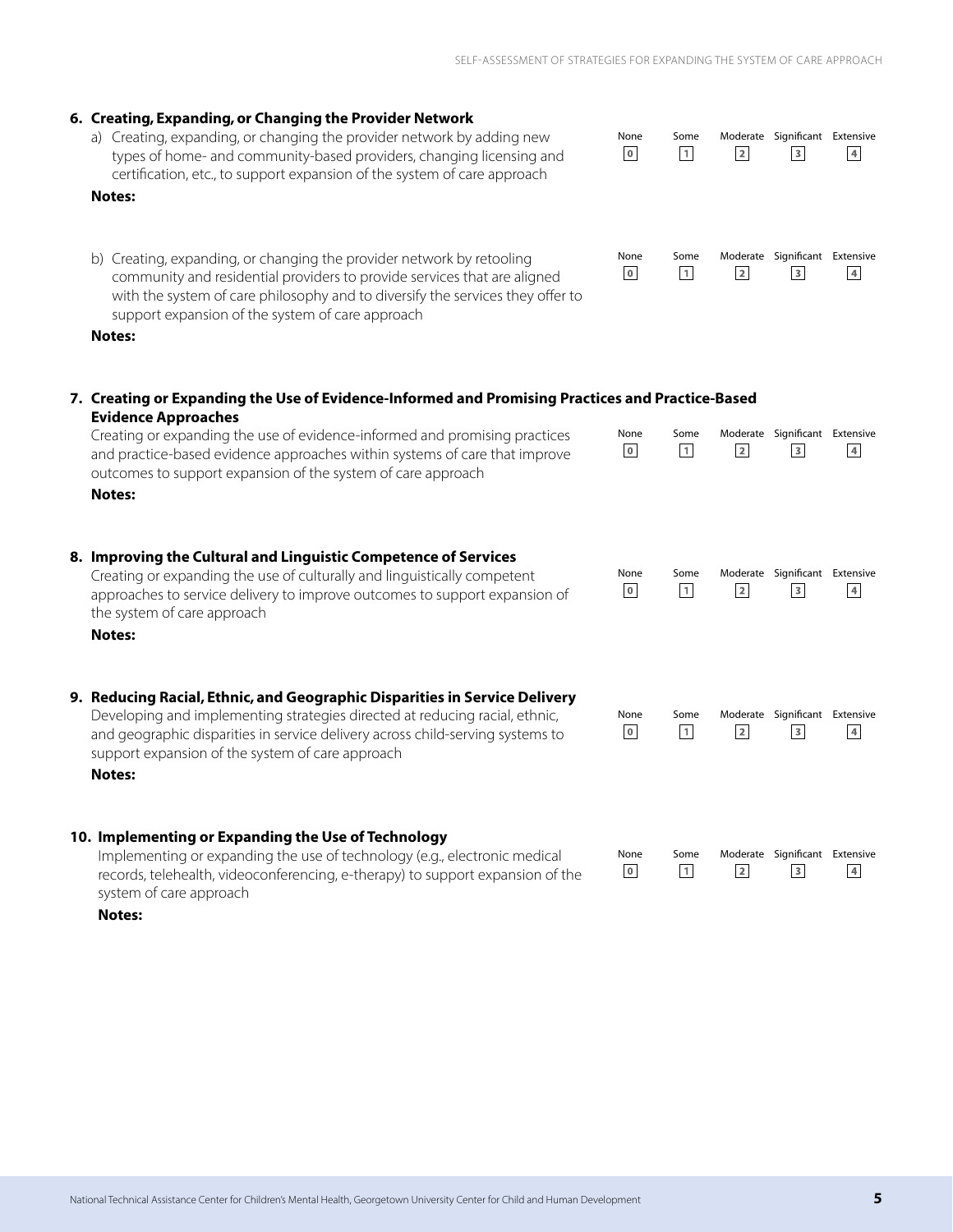| <b>III. Creating or Improving Financing Strategies</b>                                                                                                                                                                                                                                                                                       |                     |                      |                |                                                             |                |
|----------------------------------------------------------------------------------------------------------------------------------------------------------------------------------------------------------------------------------------------------------------------------------------------------------------------------------------------|---------------------|----------------------|----------------|-------------------------------------------------------------|----------------|
| Creating or improving financing mechanisms and using funding sources more strategically to support the<br>infrastructure and services comprising systems of care to support expansion of the system of care approach                                                                                                                         |                     |                      |                |                                                             |                |
| 1. Increasing the Use of Medicaid<br>Increasing the use of Medicaid to finance services by adding new services,<br>changing existing service definitions, obtaining waivers, using EPSDT, using<br>the rehabilitation option, etc., to finance services and supports to support<br>expansion of the system of care approach<br><b>Notes:</b> | None<br>$\mathbf 0$ | Some<br>$\vert$ 1    | $\overline{2}$ | Moderate Significant Extensive<br>$\overline{\mathbf{3}}$   | $\overline{4}$ |
| 2. Increasing the Use of Federal Grants to Finance Systems of Care<br>a) Maximizing the use of federal system of care grants to develop infrastructure<br>and/or services and to leverage other long-term funding to support<br>expansion of the system of care approach<br><b>Notes:</b>                                                    | None<br>$\mathbf 0$ | Some<br>$\mathbf{1}$ | $\sqrt{2}$     | Moderate Significant Extensive<br>$\ensuremath{\mathsf{3}}$ | $\sqrt{4}$     |
| b) Maximizing federal Mental Health Block Grant funds to finance infrastructure<br>and/or services to support expansion of the system of care approach<br><b>Notes:</b>                                                                                                                                                                      | None<br>$\bullet$   | Some<br>$\boxed{1}$  | $\overline{2}$ | Moderate Significant Extensive<br>$\overline{\mathbf{3}}$   | $\overline{4}$ |
| Maximizing other federal grant funds to finance infrastructure and/or<br>C)<br>services to support expansion of the system of care approach<br><b>Notes:</b>                                                                                                                                                                                 | None<br>$\mathbf 0$ | Some<br>$\boxed{1}$  | $\overline{2}$ | Moderate Significant Extensive<br>$\ensuremath{\mathsf{3}}$ | $\sqrt{4}$     |
| 3. Redeploying Funds from Higher-Cost to Lower-Cost Services<br>Redeploying, redirecting, or shifting funds from higher-cost to lower-cost<br>services to finance infrastructure and/or services to support expansion of the<br>system of care approach<br><b>Notes:</b>                                                                     | None<br>$\mathbf 0$ | Some<br>$\mathbf{1}$ | $\overline{2}$ | Moderate Significant Extensive<br>$\overline{\mathbf{3}}$   | $\sqrt{4}$     |
| 4. Implementing Case Rates or Other Risk-Based Financing Approaches<br>Implementing case rates or other risk-based financing approaches to increase<br>flexibility in financing services and supports to support expansion of the system<br>of care approach<br><b>Notes:</b>                                                                | None<br>$\mathbf 0$ | Some<br>$\vert$ 1    | $\sqrt{2}$     | Moderate Significant Extensive<br>$\overline{\mathbf{3}}$   | $\overline{4}$ |
| 5. Increasing the Use of State Mental Health and Substance Use Funds<br>a) Obtaining new or increased state mental health funds to support<br>system of care infrastructure and services to support expansion of<br>the system of care approach<br>Notes:                                                                                    | None<br>$\mathbf 0$ | Some<br>$\boxed{1}$  | $\sqrt{2}$     | Moderate Significant Extensive<br>$\overline{\mathbf{3}}$   | $\overline{4}$ |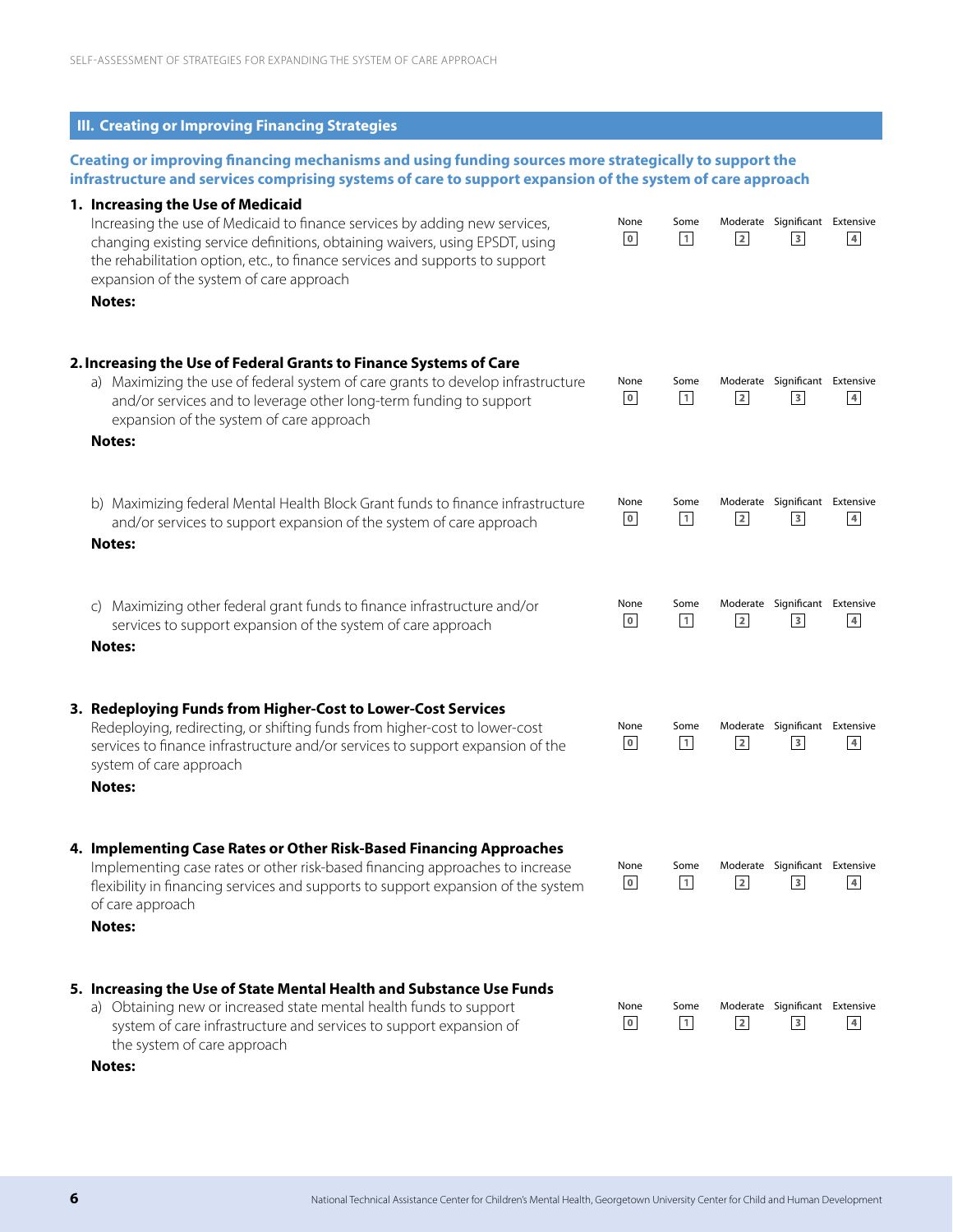$\vert$  1

 $\vert$  1

 $\vert$  1

 $\boxed{1}$ 

 $\boxed{1}$ 

 $\overline{1}$ 

 $\overline{0}$ 

 $\overline{0}$ 

 $\overline{0}$ 

 $\overline{0}$ 

 $\overline{0}$ 

 $\overline{0}$ 

None Some Moderate Significant Extensive

 $\overline{\mathbf{3}}$ 

 $3$ 

 $\overline{\mathbf{3}}$ 

 $\overline{\mathbf{3}}$ 

 $\overline{\mathbf{3}}$ 

 $\overline{\mathbf{3}}$ 

 $\overline{4}$ 

 $\overline{4}$ 

 $\overline{4}$ 

 $\overline{4}$ 

 $4$ 

 $\overline{4}$ 

 $\overline{2}$ 

None Some Moderate Significant Extensive

 $\overline{2}$ 

None Some Moderate Significant Extensive

 $\overline{2}$ 

None Some Moderate Significant Extensive

 $\overline{2}$ 

None Some Moderate Significant Extensive

 $\overline{2}$ 

None Some Moderate Significant Extensive

 $\overline{2}$ 

b) Obtaining new or increased state substance use funds to support system of care infrastructure and services to support expansion of the system of care approach

#### **Notes:**

### **6. Increasing the Use of Funds from Other Child-Serving Systems**

- a) Obtaining new or increased funds from other child-serving agencies to finance infrastructure and/or services to support expansion of the system of care approach
- **Notes:**
- b) Coordinating, braiding, blending, or pooling funds with other child-serving agencies to finance infrastructure and/or services to support expansion of the system of care approach

**Notes:**

### **7. Increasing the Use of Local Funds**

Obtaining new or increased local funds (e.g., taxing authorities, special funding districts, county funds) to finance infrastructure and/or services to support expansion of the system of care approach

**Notes:**

### **8. Increasing the Use of Federal Entitlements Other Than Medicaid**

Increasing the use of federal entitlements other than Medicaid to finance infrastructure and/or

**Notes:**

### **9. Accessing New Financing Structures and Funding Streams**

Accessing new financing structures and funding streams (e.g., health reform, parity legislation) to support expansion of the system of care approach **Notes:**

## **IV. Providing Training, Technical Assistance, and Workforce Development**

**Implementing workforce development mechanisms to provide ongoing training, technical assistance, and coaching to ensure that providers are prepared and skilled to provide effective services and supports consistent with the system of care philosophy and approach**

### **1. Providing Training, Technical Assistance, and Coaching on the System of Care Approach**

| Providing ongoing training, technical assistance, and coaching on the | None |  | Some Moderate Significant Extensive |  |
|-----------------------------------------------------------------------|------|--|-------------------------------------|--|
| system of care philosophy and approach to support expansion of the    | 0    |  |                                     |  |
| system of care approach                                               |      |  |                                     |  |

**Notes:**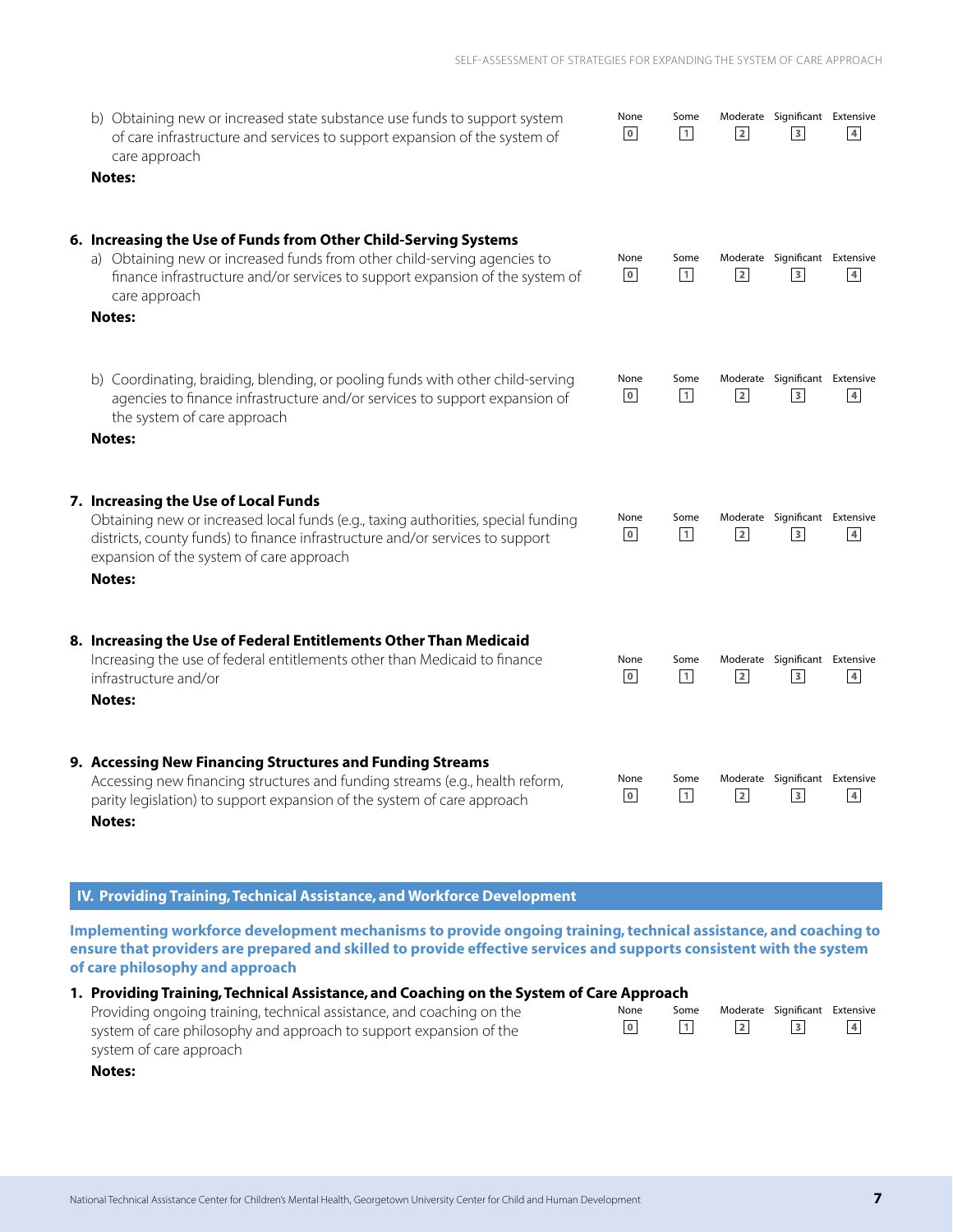#### **2. Creating Ongoing Training and Technical Assistance Capacity**

Creating the capacity for ongoing training, technical assistance, and coaching on systems of care and evidence-informed services (e.g., institutes, centers of excellence, TA centers, other intermediary organizations, partnerships with higher education) to support expansion of the system of care approach **Notes:**

| 3. Providing Training, Technical Assistance, and Coaching on Evidence-Informed and Promising Practices<br>and Practice-Based Evidence Approaches                                                               |                        |                         |                |                                                           |                |
|----------------------------------------------------------------------------------------------------------------------------------------------------------------------------------------------------------------|------------------------|-------------------------|----------------|-----------------------------------------------------------|----------------|
| Providing ongoing training on evidence-informed and promising practices<br>and practice-based evidence approaches to support high-quality and effective<br>service delivery to support expansion               | None<br>$\mathbf 0$    | Some<br>$\vert 1 \vert$ | 2              | Moderate Significant<br> 3                                | Extensive<br>4 |
| Notes:                                                                                                                                                                                                         |                        |                         |                |                                                           |                |
| 4. Implementing Workforce Development Strategies<br>Implementing strategies to prepare future workforce to work within<br>the system of care framework<br>Notes:                                               | None<br>$\overline{0}$ | Some<br>$\vert 1 \vert$ | 2              | Moderate Significant Extensive<br>$\overline{\mathbf{3}}$ | $\overline{4}$ |
| 5. Implementing Strategies to Diversity the Workforce<br>Implementing strategies to diversify the workforce by including staff with<br>cultural and language diversity, paraprofessionals, families, and youth | None<br>$\overline{0}$ | Some<br>$\vert$ 1       | $\overline{2}$ | Moderate Significant Extensive<br>$\overline{\mathbf{3}}$ | $\overline{4}$ |

None Some Moderate Significant Extensive

 $\overline{\mathbf{3}}$ 

 $\overline{4}$ 

 $\overline{2}$ 

 $\overline{0}$ 

 $\overline{1}$ 

### **V. Generating Support**

**1. Establishing Strong Family and Youth Organizations**

**Notes:**

**Generating support among high-level decision makers at state and local levels, providers, managed care organizations, families, and youth and other key leaders through strategic communications to support expansion of the system of care approach**

| a) Establishing a strong family organization to support and be involved<br>in expansion of the system of care approach (e.g., through funding,<br>involvement at the system and policy levels, contracting for training<br>and services)              | None<br>0       | Some<br>$\vert$ 1 | Moderate<br>$\sqrt{2}$     | Significant<br>3 | Extensive<br>$\overline{4}$ |
|-------------------------------------------------------------------------------------------------------------------------------------------------------------------------------------------------------------------------------------------------------|-----------------|-------------------|----------------------------|------------------|-----------------------------|
| Notes:                                                                                                                                                                                                                                                |                 |                   |                            |                  |                             |
| b) Establishing a strong youth organization to support and be involved in<br>expansion of the system of care approach (e.g., through funding, involvement<br>at the system and policy levels, contracting for training and services)<br><b>Notes:</b> | None<br>$\circ$ | Some<br>$\vert$ 1 | Moderate<br>$\overline{2}$ | Significant<br>3 | Extensive<br>$\overline{4}$ |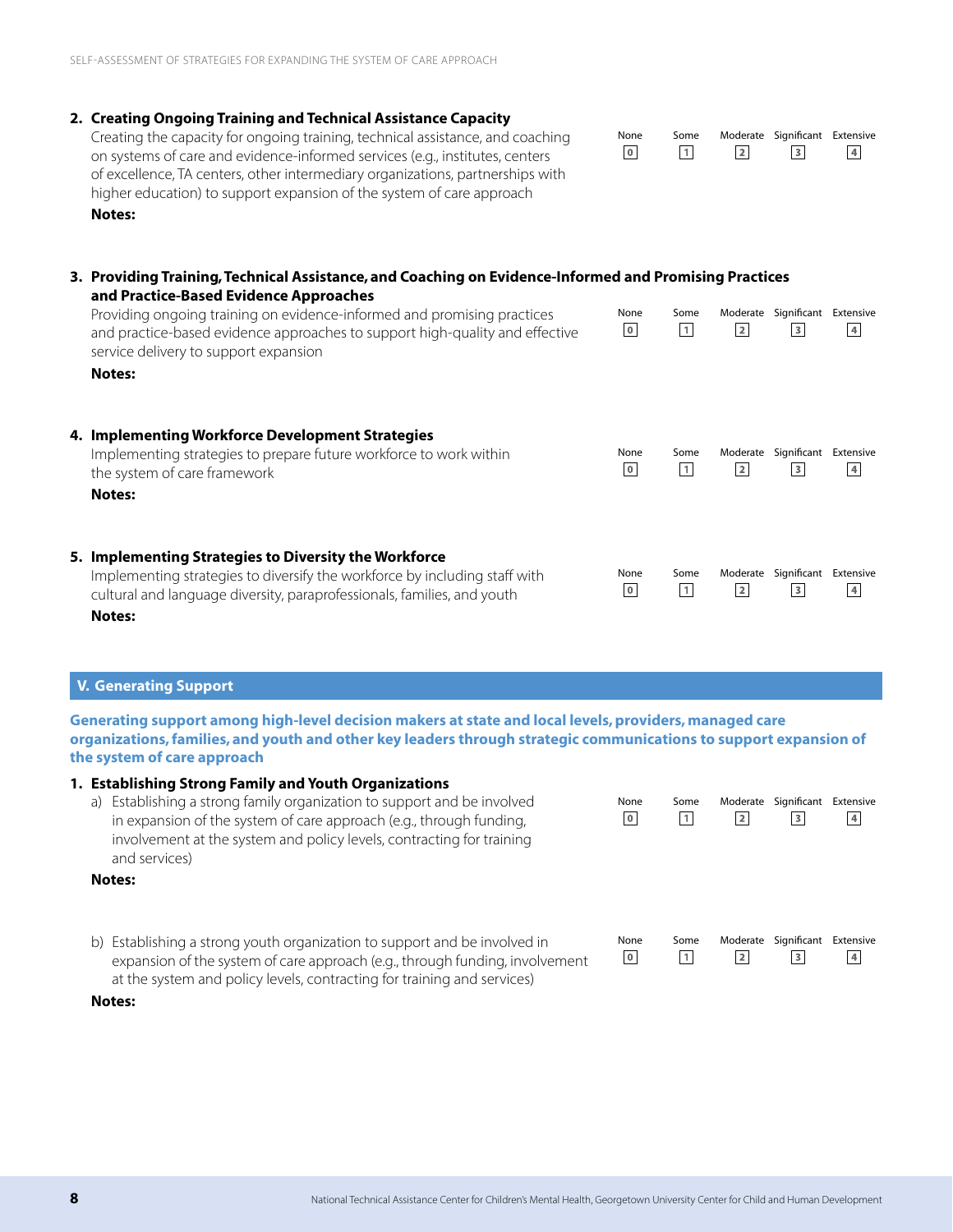| 2. Generating Support Among Administrators and Policy Makers<br>a) Generating political and policy-level support for the system of care<br>philosophy and approach among high-level administrators and policy<br>makers at the state level for expansion of the system of care approach<br><b>Notes:</b> | None<br>$\mathbf 0$             | Some<br>$\vert$ 1   | $\overline{2}$ | Moderate Significant Extensive<br>$\sqrt{3}$                | $\overline{4}$            |
|----------------------------------------------------------------------------------------------------------------------------------------------------------------------------------------------------------------------------------------------------------------------------------------------------------|---------------------------------|---------------------|----------------|-------------------------------------------------------------|---------------------------|
| b) Generating political and policy-level support for the system of care<br>philosophy and approach among high-level administrators and policy<br>makers at the local level for expansion of the system of care approach<br><b>Notes:</b>                                                                 | None<br>$\bullet$               | Some<br>$\boxed{1}$ | $\overline{2}$ | Moderate Significant Extensive<br>$\overline{\mathbf{3}}$   | $\overline{4}$            |
| 3. Using Data<br>a) Using data on the outcomes of systems of care and services<br>to promote expansion of the system of care approach<br><b>Notes:</b>                                                                                                                                                   | None<br>$\mathbf 0$             | Some<br>$\vert$ 1   | $\overline{2}$ | Moderate Significant Extensive<br>$\ensuremath{\mathsf{3}}$ | $\ensuremath{\mathsf{4}}$ |
| b) Using data on cost savings across systems and comparison with<br>high-cost services to promote expansion of the system of care approach<br><b>Notes:</b>                                                                                                                                              | None<br>$\circ$                 | Some<br>$\boxed{1}$ | $\overline{2}$ | Moderate Significant Extensive<br>$\ensuremath{\mathsf{3}}$ | $\sqrt{4}$                |
| 4. Cultivating Partnerships With Other Key Leaders<br>a) Cultivating partnerships with provider agency and organization<br>leaders, managed care organizations, etc., to support expansion<br>of the system of care approach<br><b>Notes:</b>                                                            | None<br>$\mathbf 0$             | Some<br>$\vert$ 1   | $\overline{2}$ | Moderate Significant Extensive<br>$\ensuremath{\mathsf{3}}$ | $\ensuremath{\mathsf{4}}$ |
| b) Cultivating partnerships with civic leaders and other key leaders<br>to support expansion of the system of care approach<br><b>Notes:</b>                                                                                                                                                             | None<br>$\overline{\mathbf{0}}$ | Some<br>$\boxed{1}$ | $\overline{2}$ | Moderate Significant Extensive<br>$\overline{\mathbf{3}}$   | $\overline{4}$            |
| 5. Generating Broad-Based Support Through Social Marketing and Strategic Communications<br>Informing key constituencies about the value and merits of expanding the<br>system of care approach through social marketing and strategic communications<br><b>Notes:</b>                                    | None<br>$\overline{0}$          | Some<br>$\boxed{1}$ | 2              | Moderate Significant Extensive<br>$\ensuremath{\mathsf{3}}$ | $\sqrt{4}$                |
| <b>6. Cultivating Leaders</b><br>Cultivating ongoing leaders and champions for the system of care philosophy<br>and approach to support expansion of the system of care approach (e.g.,<br>through training, leadership development activities)<br>Notes:                                                | None<br>$\mathbf 0$             | Some<br>$\vert$ 1   | $\overline{2}$ | Moderate Significant Extensive<br>$\overline{\mathbf{3}}$   | $\ensuremath{\mathsf{4}}$ |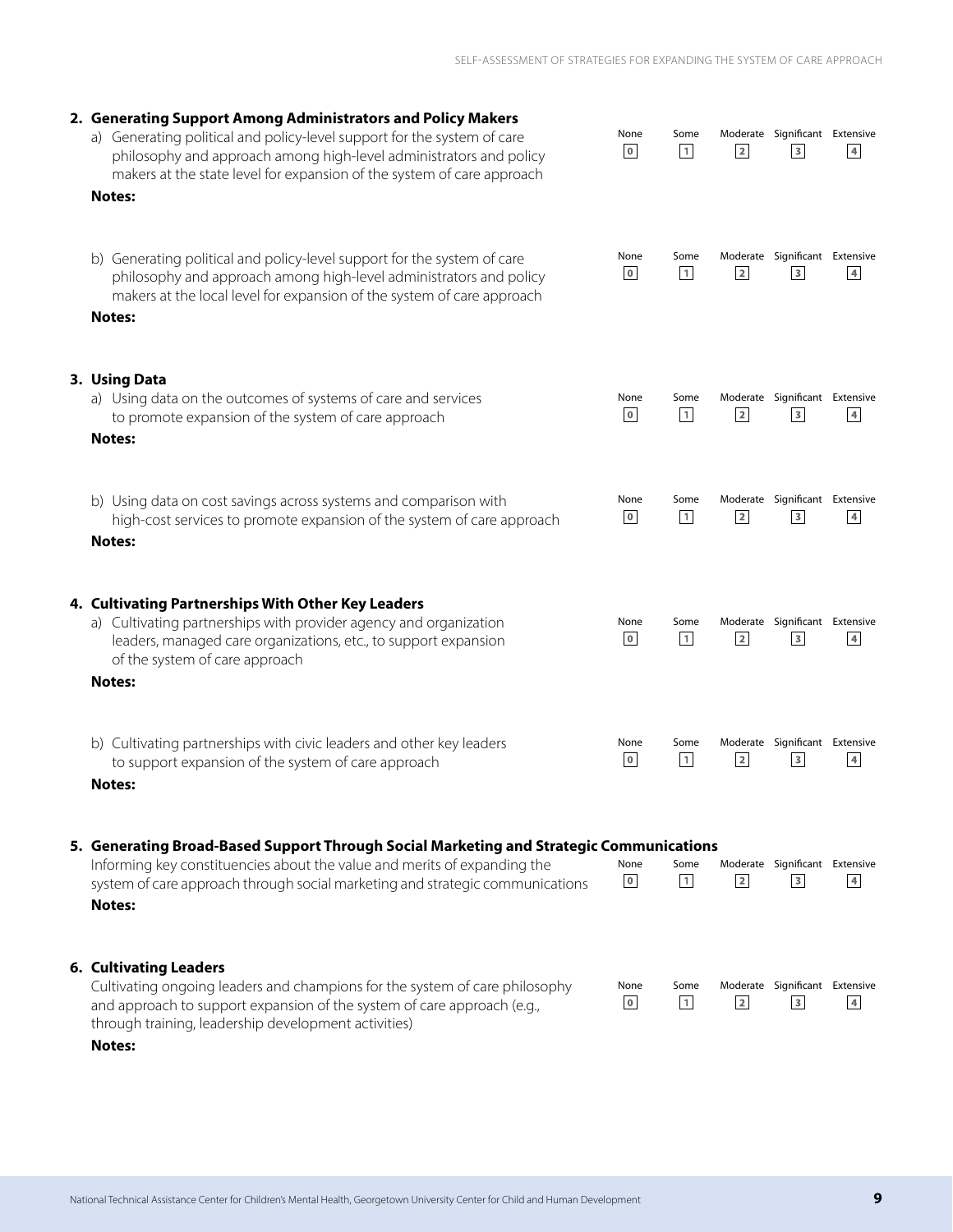### **Most Significant Strategies**

Of the strategies above, specify 5 strategies that have been the most significant in your progress in expanding systems of care to date: 1.

- 2. 3.
- 4.
- 
- 5.

### **State–Community Partnerships for Expanding the System of Care Approach**

Indicate the ways in which state-community partnerships have been created to support expansion of the system of care approach:

### **Communities are strategically engaged as partners in system of care expansion to do the following:**

- $\Box$  Test, pilot, demonstrate, and explore the feasibility of approaches to developing and expanding systems of care that can be applied in other communities in the state
- $\Box$  Provide training and technical assistance to other communities in the state
- $\Box$  Provide data on the outcomes of systems of care at the system and service delivery levels and cost savings for making the case for expanding the system of care approach
- $\Box$  Participate in planning for expansion of the system of care approach
- $\Box$  Generate support and commitment for the system of care philosophy and approach among high-level policy makers and administrators
- $\Box$  Contribute to the development of family organizations in the state
- $\Box$  Provide seasoned leaders who then contribute to future system of care expansion efforts at the state and/or local levels
- $\Box$  Other (specify)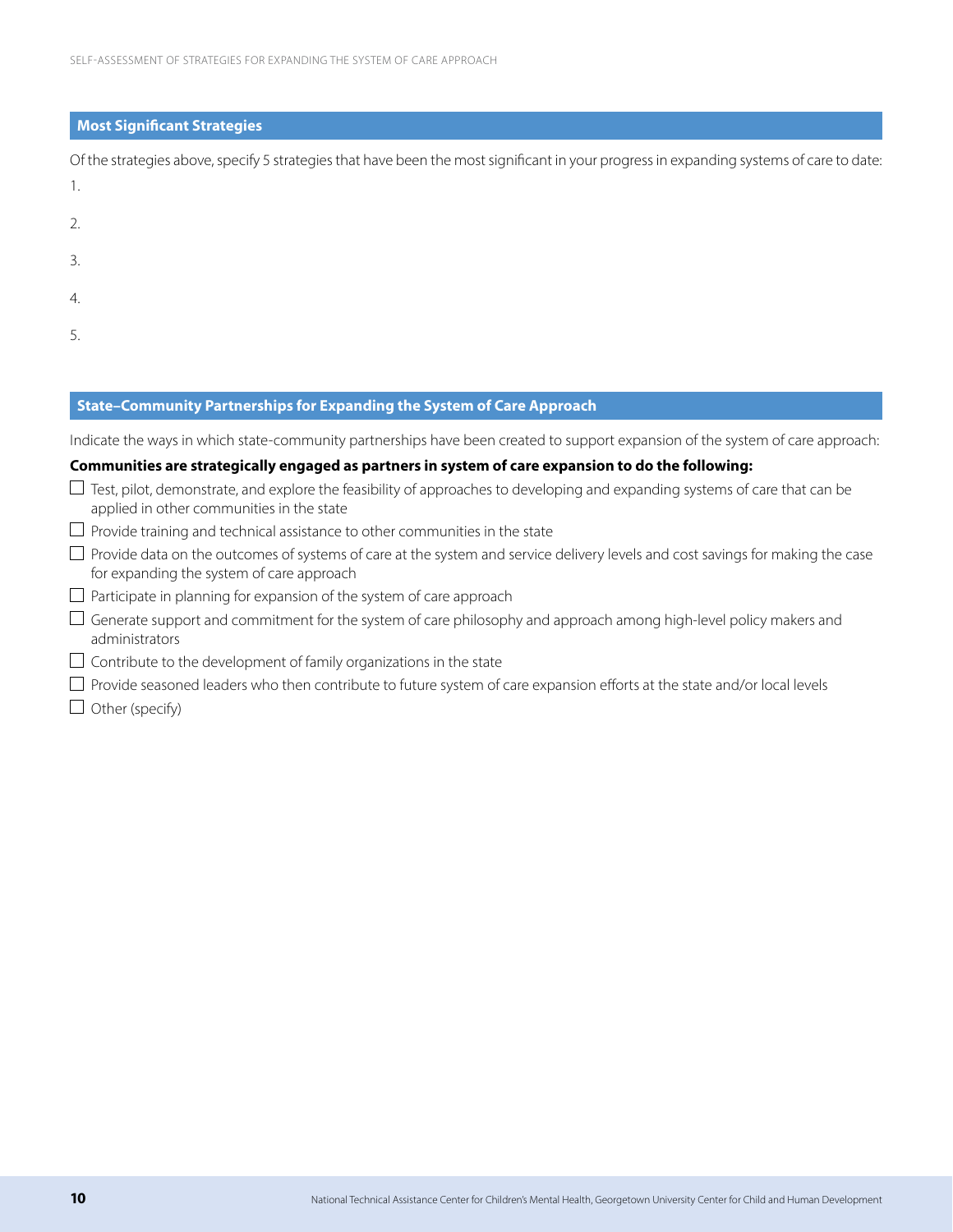| <b>Potential Challenges to Statewide System of Care Expansion</b>                                                                                                                         |
|-------------------------------------------------------------------------------------------------------------------------------------------------------------------------------------------|
| Indicate the potential challenges and barriers to statewide system of care expansion:                                                                                                     |
| $\Box$ Fiscal crises and budget cuts                                                                                                                                                      |
| Changes in administration or leadership that result in policy changes                                                                                                                     |
| Lack of institutionalization of the system of care philosophy and approach in legislation, plans, regulations, and other policy<br>instruments                                            |
| $\Box$ Inability to obtain Medicaid financing for services and supports                                                                                                                   |
| $\Box$ Inability to obtain or redirect other funds for services and supports                                                                                                              |
| Lack of data to make the case for statewide development of systems of care                                                                                                                |
| Lack of ongoing training                                                                                                                                                                  |
| Lack of a children's mental health workforce trained in system of care philosophy and approach                                                                                            |
| Insufficient buy-in to the system of care philosophy and approach among high-level administrators and policy makers at the<br>state level                                                 |
| Insufficient buy-in to the system of care philosophy and approach among high-level administrators and policy makers at the<br>local level                                                 |
| Insufficient buy-in to the system of care philosophy and approach among provider agencies, program managers, clinicians,<br>managed care organizations, etc.                              |
| Insufficient buy-in and shared financing from other child-serving systems for expansion of the system of care approach<br>$\Box$                                                          |
| Lack of support and advocacy among families, family organizations, youth, youth organizations, advocacy groups, and so forth<br>for expansion of the system of care approach              |
| Shift in focus to the implementation of health care reform and parity legislation                                                                                                         |
| $\Box$ Lack of coordination and linkage with other system change initiatives in the state (e.g., health reform, parity legislation, reform<br>initiatives in other child-serving systems) |